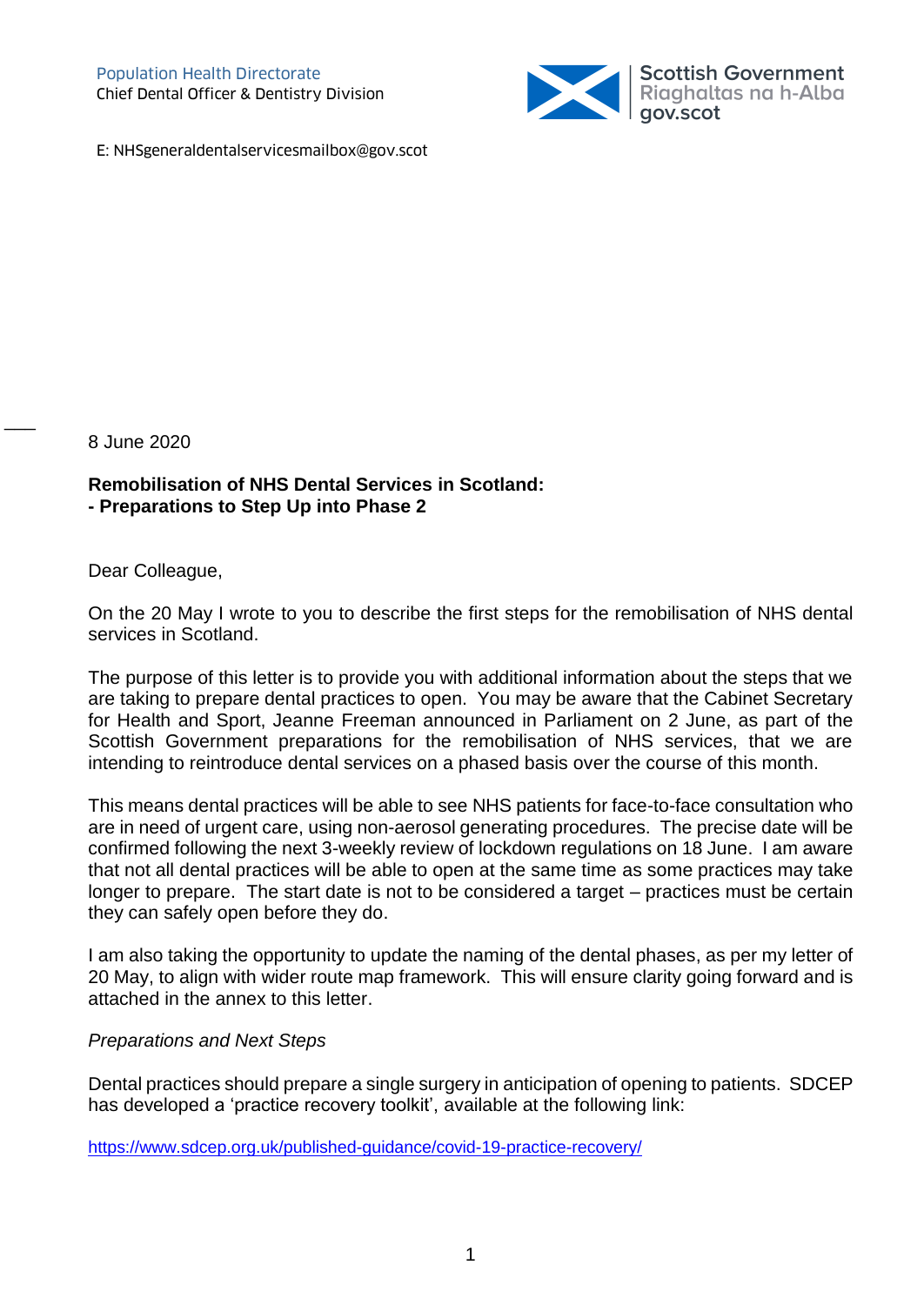Practices are encouraged to work with their NHS Board and Dental Practice Adviser throughout the preparation process; practices will be required to certify to their NHS Board that they are fully compliant with current guidance during the COVID-19 pandemic. In some circumstances the NHS Board may wish to visit the practice before opening.

NHS Services Scotland have ensured adequate stocks of appropriate PPE through a central distribution system of PPE that dental practices may access via their NHS Board. Practices should contact the NHS Boards to discuss the local arrangements for the supply of PPE. Directors of Dentistry in each NHS Board have been advised to ensure a person from the dental team is available to provide a contact point and on-going support to practices.

In the meantime practices should continue to telephone triage patients according to the revised guidance included in my letter of 20 May. On opening, dental practices should refer all patients who require an urgent AGP to their local urgent dental care centre.

The intention is to publish a revised Statement of Dental Remuneration (SDR) shortly. This will include the list of treatments that dental contractors providing NHS dental services can provide under Phase 2 of the remobilisation plan. The purpose of this interim SDR is to record activity against the appropriate items of treatment. The NHS financial support measures that were provided to NHS dental contractors and NHS committed practices, as described in Memorandum to NHS: PCA(D)(2020)7, will remain in place during Phase 2 and that these measures are not dependent on the date of opening.

Finally, I need to impress on dentists and dental teams, not only the absolute necessity to ensure patient and staff safety as we move forward but also public health more generally. Transition to later recovery phases will be determined by taking a graduated risk-based approach to the type of care and treatment to be made available, the risk and level of transmission within the community as determined by the reproduction number "R" and other factors including the number of cases and wider control measures in place.

I wish you all the best as we move forward together.

Yours sincerely,

 $\overline{b}$ 

Tom Ferris Chief Dental Officer